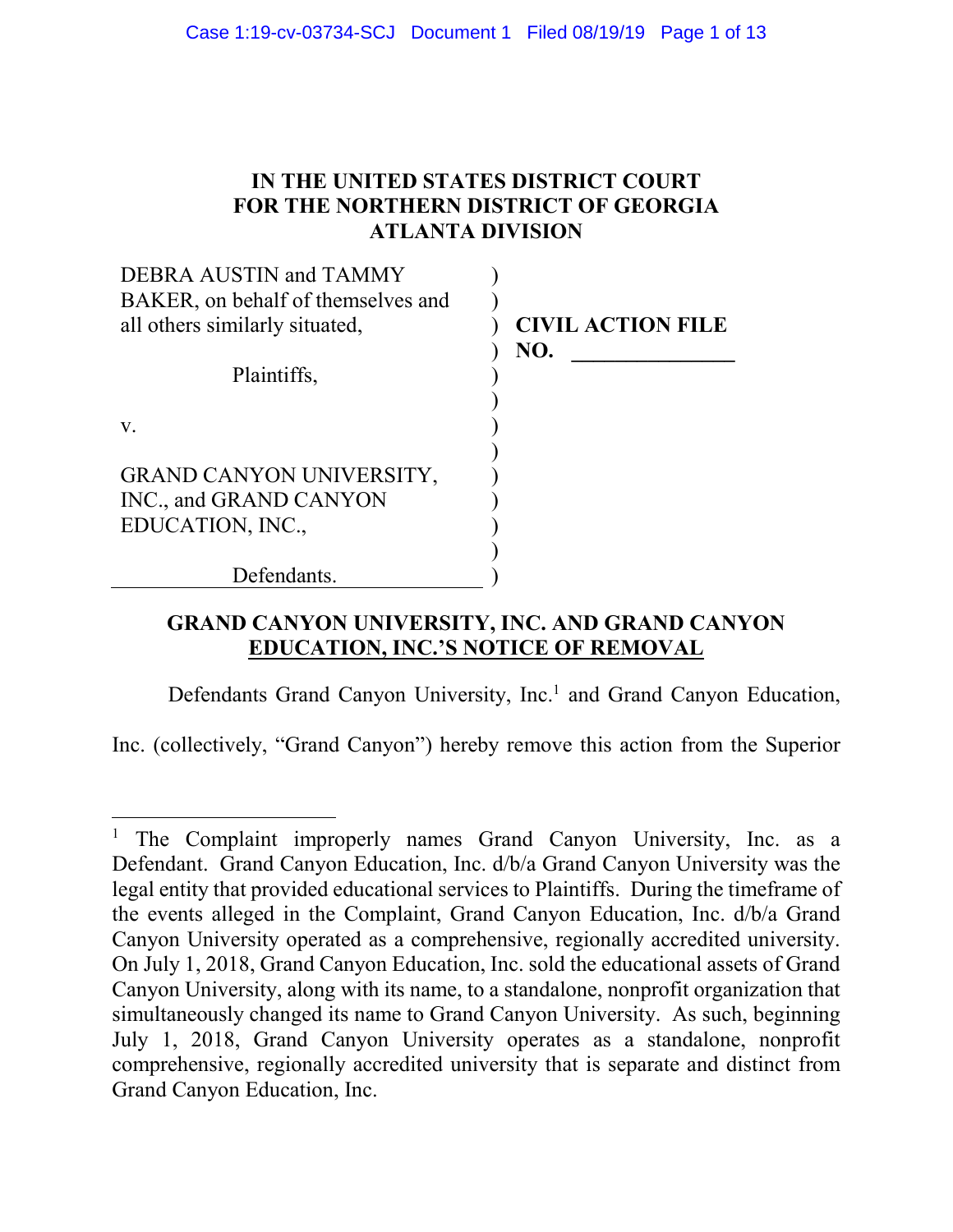Court of Fulton County, Georgia, to the Atlanta Division of the United States District Court for the Northern District of Georgia in accordance with 28 U.S.C. §§ 1332, 1441, 1446, 1453, and other applicable law. This Court has jurisdiction over this action under 28 U.S.C. §1332(d)(2). As grounds for removal, Grand Canyon respectfully shows this Court the following:

### **I. BACKGROUND**

1. On July 18, 2019, Plaintiffs Debra Austin and Tammy Baker filed a Class Action Complaint (the "Complaint") against Grand Canyon in the Superior Court of Fulton County, Case No. 2019CV324006 (the "State Court Action"). As required by 28 U.S.C. § 1446(a), true and correct copies of all process, pleadings, and orders served upon Grand Canyon in the State Court Action as of the date of this filing are attached hereto as Exhibit A.

2. Plaintiffs allege that they and the putative class have been harmed in connection with their enrollment in Grand Canyon's professional degree programs. Plaintiffs' seven-count complaint purports to assert claims for: (i) fraudulent omission; (ii) fraudulent misrepresentation; (iii) violation of the Racketeer Influenced and Corrupt Organizations ("RICO") Act, (iv) violation of the Arizona Civil RICO act; (v) violation of the Arizona Consumer Fraud Act; (vi) intentional

- 2 -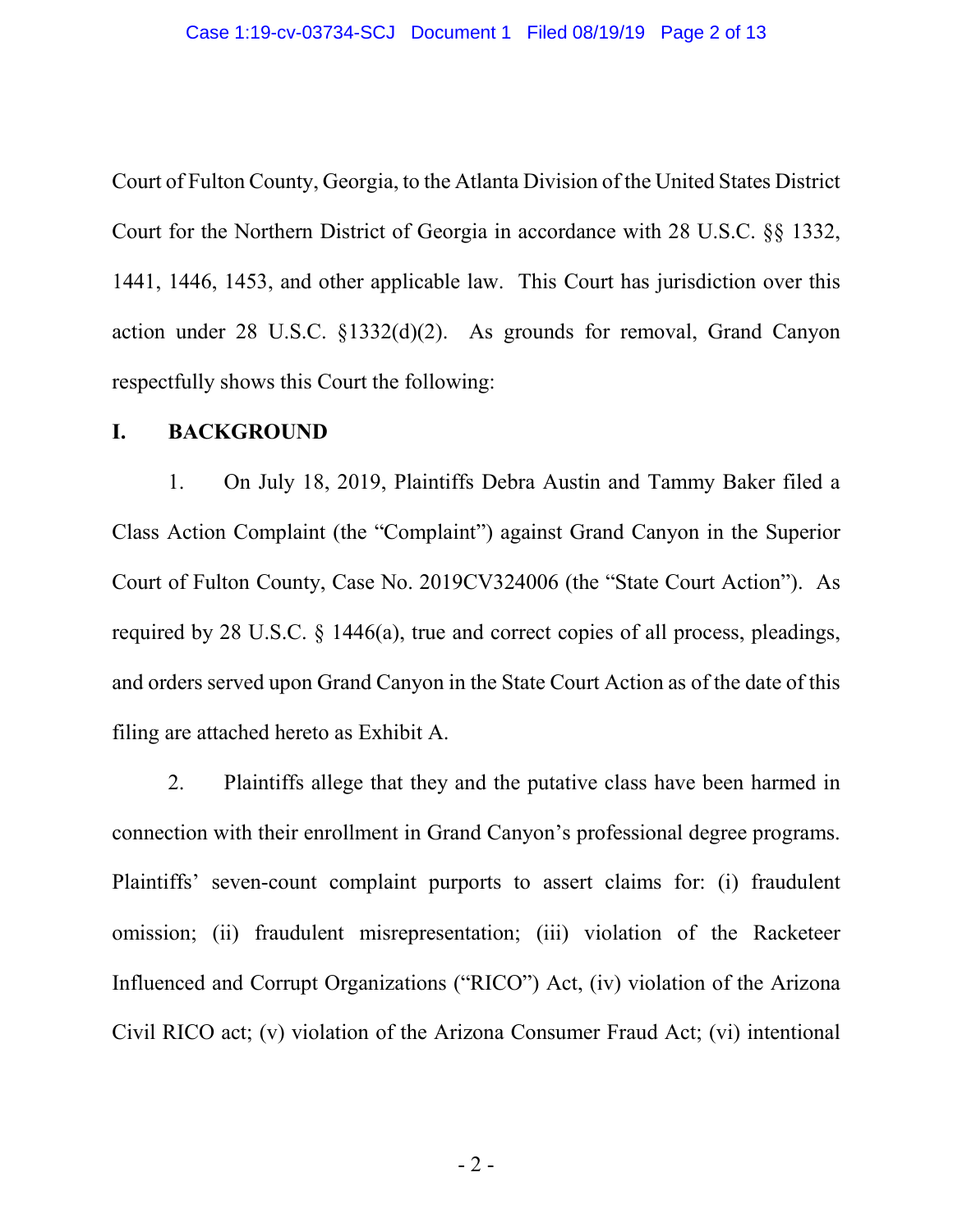misrepresentation; and (vii) unjust enrichment.<sup>2</sup> The Complaint seeks compensatory, punitive, and other damages, as well as attorneys' fees and a judicial declaration that certain unidentified contract provisions are unenforceable.

3. As stated in the Complaint, Plaintiffs seek to represent a class of individuals defined as, "All Grand Canyon University students who have been enrolled in an online professional graduate degree or certificate program that is not accredited in the state where they are employed or, if not employed, where they reside." (the "Putative Class") (Compl. ¶ 80).

4. As set forth in more detail below, this Court has original jurisdiction over Plaintiffs' claims against Grand Canyon under the Class Action Fairness Act of 2005 ("CAFA"), 28 U.S.C. § 1332(d).

5. Removal to this Court is proper under 28 U.S.C. §§ 1441(a) and 90(a)(2) because the United States District Court for the Northern District of Georgia, Atlanta Division, is the federal judicial district and division embracing the Superior Court of Fulton County, where the State Court Action was filed.

6. Plaintiffs served Grand Canyon with a Summons and copy of the Complaint on July 29, 2019. Thirty days after July 29, 2019 is August 28, 2019.

 $\overline{a}$ 

<sup>&</sup>lt;sup>2</sup> While Plaintiffs' unjust enrichment claim is labeled "Count VIII" in the Complaint (*see* Compl. ¶ 52), it is the seventh and final count of the Complaint.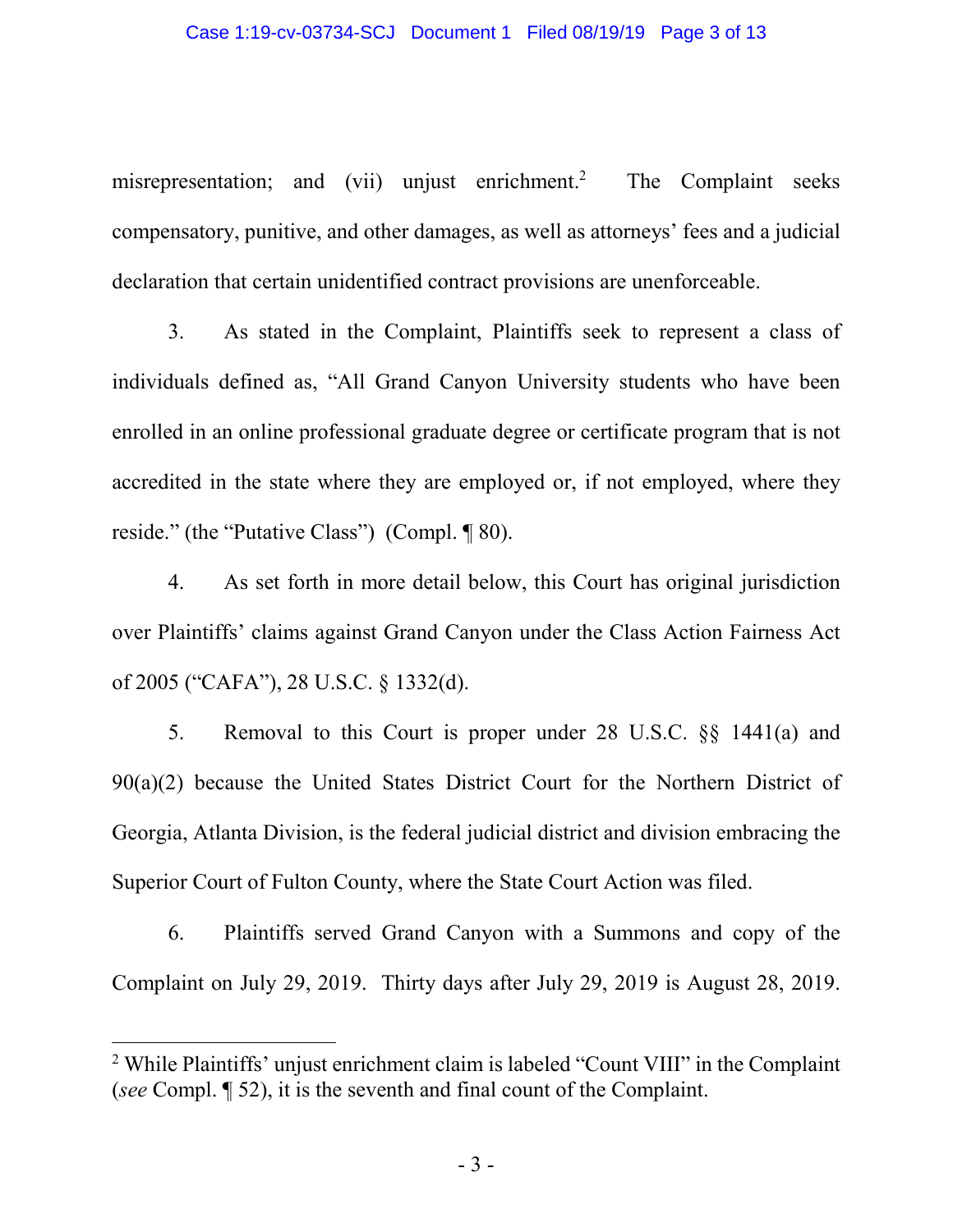Grand Canyon's deadline to file this Notice of Removal ("Notice") is therefore Wednesday, August 28, 2019. *See* 28 U.S.C. § 1446(b)(1); Fed R. Civ. P. 6(a)(c). This Notice, filed on August 19, 2019, is therefore timely filed in compliance with  $§ 1446(b)(1).$ 

7. In accordance with 28 U.S.C. § 1446(d), Grand Canyon has filed this Notice with this Court, will serve a copy of this Notice upon counsel for all parties, and will file a copy in the Superior Court of Fulton County, along with a Notice of Filing of Notice of Removal. A copy of the Notice of Filing of Notice of Removal is attached hereto as Exhibit  $B<sup>3</sup>$ .

# **II. THIS COURT HAS ORIGINAL JURISDICTION OVER THE CLAIMS IN THE STATE COURT ACTION UNDER CAFA**

8. The Class Action Fairness Act ("CAFA") grants federal courts diversity jurisdiction over putative class actions that meet certain diversity and amount in controversy requirements. *See* 28 U.S.C. § 1332(d). Because, as shown below, those requirements are satisfied in this case, the State Court Action may be removed to this Court.

 $\overline{a}$ 

<sup>&</sup>lt;sup>3</sup> By removing this action, Grand Canyon does not waive, but expressly preserves any defenses with respect to the underlying state court action, including, but not limited to defenses related to venue and/or jurisdiction.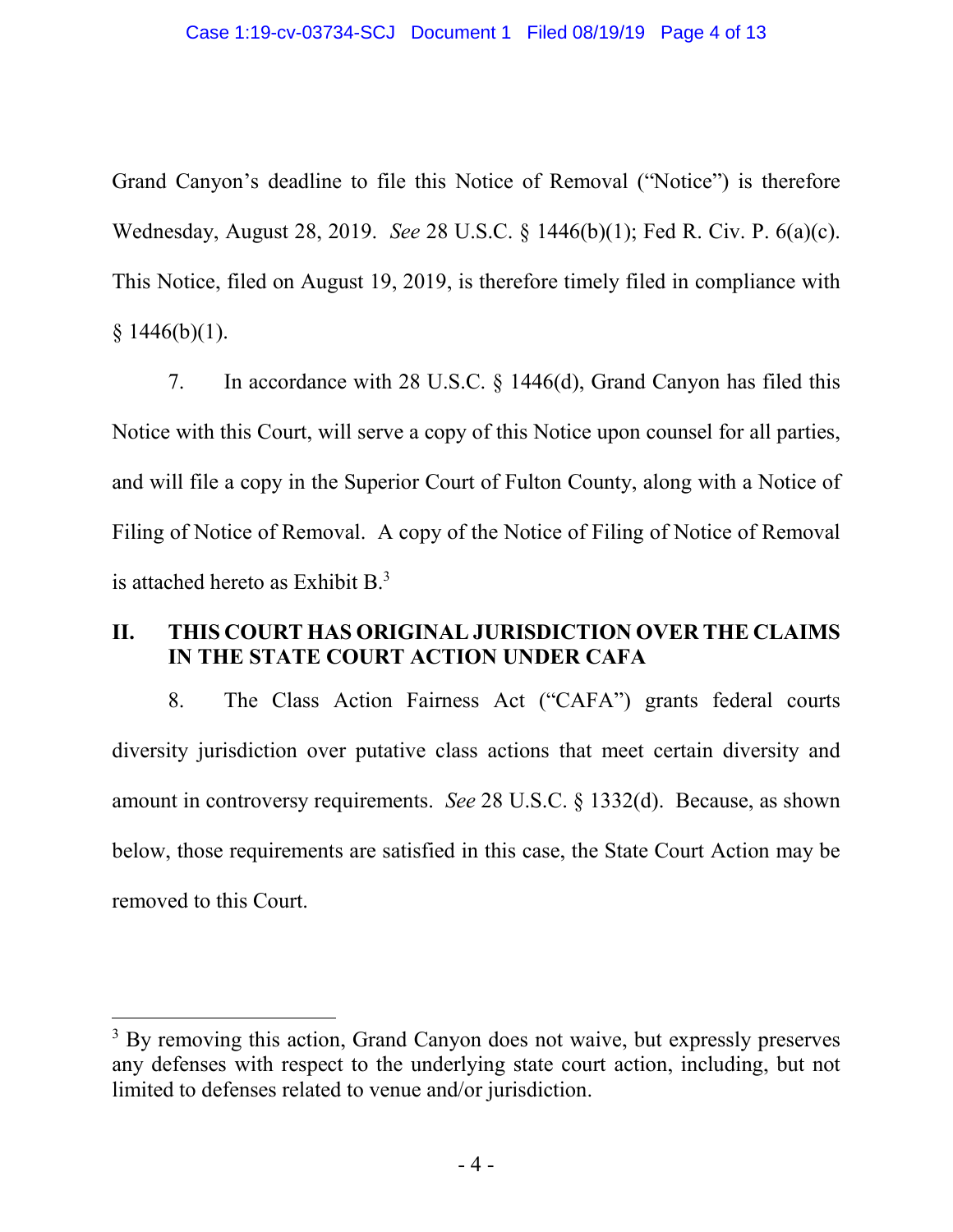## **A. The State Court Action Is A Class Action and the Number of Proposed Class Members Is Not Less Than 100.**

9. Plaintiffs satisfy CAFA's requirement that the number of proposed class members exceeds 100 persons. Plaintiffs purport to bring this case as a class action, as defined by CAFA (28 U.S.C.  $\S$  1332(d)(1)(B)), on behalf of a class consisting of "tens of thousands of current and former students." (Compl. ¶ 83). As such, Plaintiffs assert and propose a putative class of more than 100 members.

10. The requirement that the number of proposed class members is not less than 100 is satisfied.

# **B. The State Court Action Satisfies the CAFA Minimum Diversity Requirement.**

11. The State Court Action satisfies the CAFA diversity requirement because at least one named plaintiff or absent class member is a citizen of a different state than at least one defendant. *See* 28 U.S.C. § 1332(d)(2)(a). Grand Canyon Education, Inc. is a citizen of Delaware (its state of incorporation) and Arizona (its principal place of business). *See* 28 U.S.C. 1332(c)(1) (citizenship of corporations); *see also* Declaration of Lyn Bickle, attached as Exhibit C. In the Complaint, Plaintiffs allege that they are citizens of Georgia and Ohio. (Compl. ¶¶ 2, 4). Because Plaintiffs are citizens of states other than Delaware or Arizona, Grand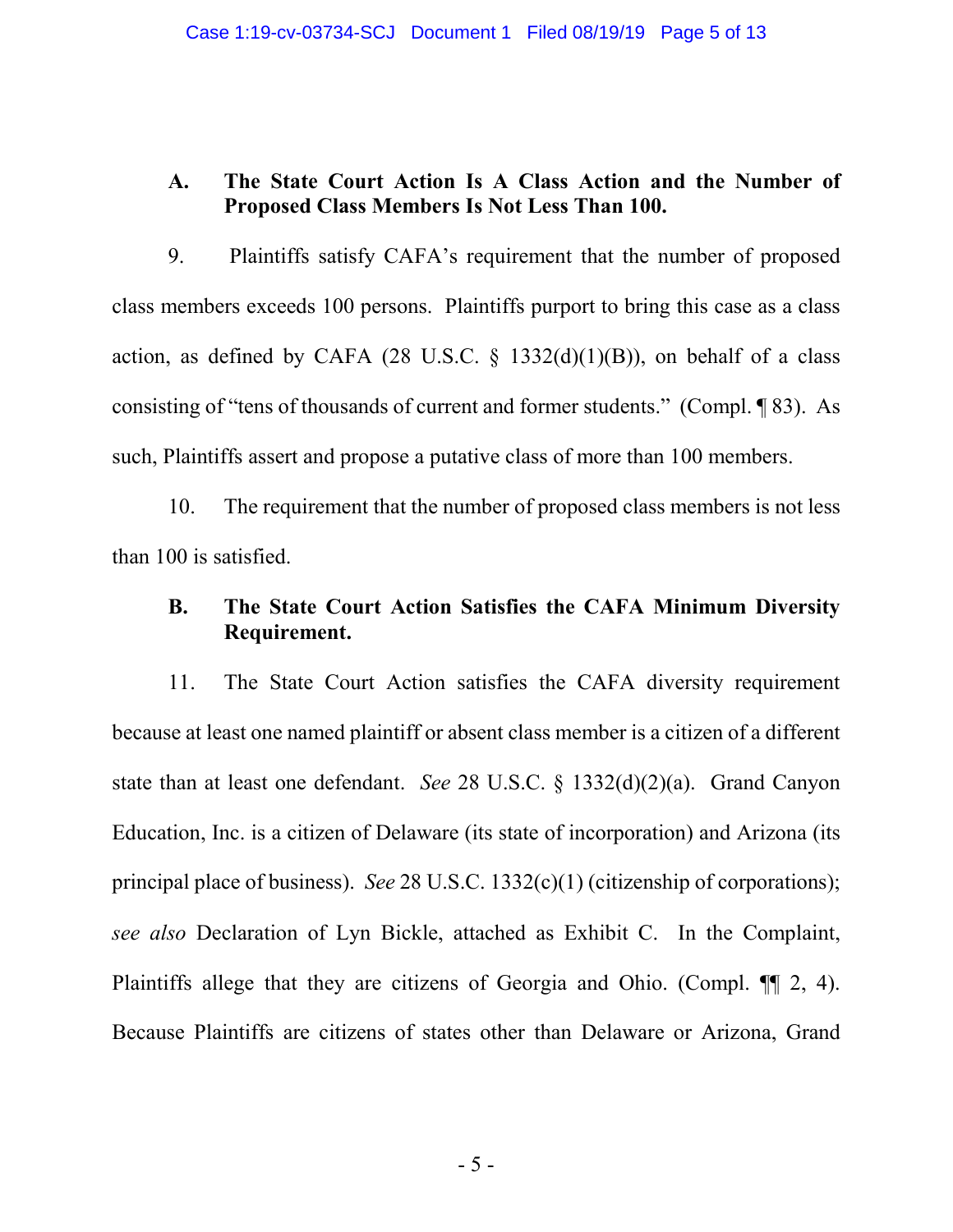Canyon Education, Inc.'s states of citizenship, the CAFA diversity requirement is satisfied. *See* 28 U.S.C. § 1332(d)(2)(a).

12. None of the mandatory or permissive exceptions in CAFA jurisdiction apply. Those exceptions apply only if (in relevant part) at least one defendant is a citizen of the state where the action was originally filed. *See* 28 U.S.C. §§ 1332(d)(3), (d)(4)(A)(i)(II)(cc). Grand Canyon University, Inc. and Grand Canyon Education, Inc. are the only two defendants named in the Complaint, and neither Defendant is a citizen of Georgia, the state where the action was originally filed. Moreover, the burden of proving these exceptions falls on the Plaintiffs.

## **C. The State Court Action Satisfies the CAFA Amount in Controversy Requirement.**

13. The amount in controversy in this case, exclusive of interests and costs, exceeds the \$5 million jurisdictional requirement of CAFA. *See* 28 U.S.C. §  $1332(d)(2)$ .

14. Notably, 28 U.S.C. § 1446(a) tracks the general pleading requirement stated in Rule 8(a) of the Federal Rules of Civil Procedure. Thus, "a defendant's notice of removal need include only a plausible allegation that the amount in controversy exceeds the jurisdictional threshold." *Dart Cherokee Basin Operating Co. v. Owens*, 135 U.S. 547, 554 (2014). Evidence establishing the amount is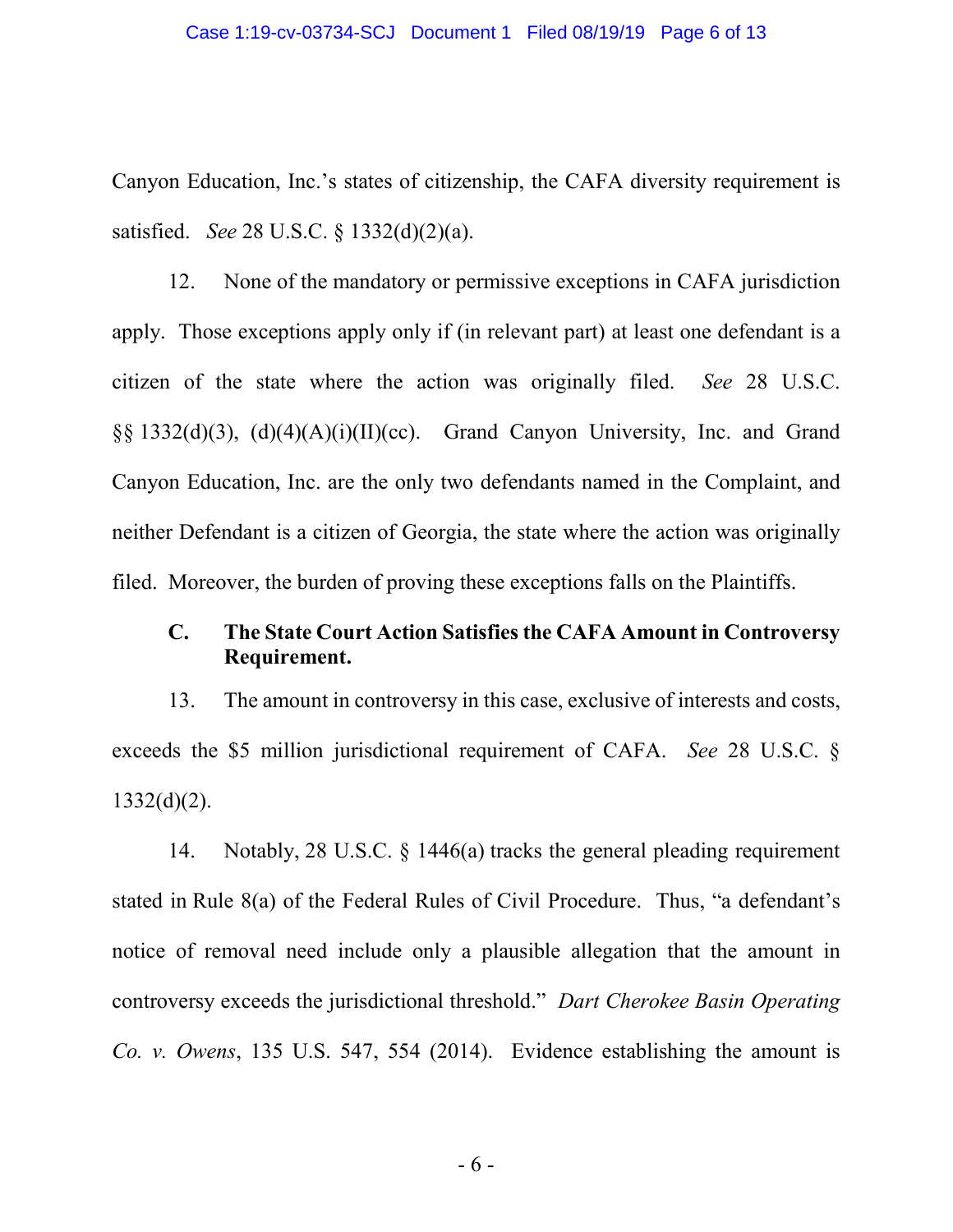required by  $\S$  1446(c)(2)(B) only when the plaintiff contests, or the court questions, the defendant's allegations. *Id.* at 554.

15. While Grand Canyon disputes that Plaintiffs are entitled to bring this action, vehemently denies liability, and contends that Plaintiffs can ultimately recover nothing under the claims in the Complaint, Plaintiffs' allegations and the relief sought determine the amount in controversy for purposes of removal. *See Pretka v. Kolter City Plaza II, Inc*., 608 F.3d 744, 751 (11th Cir. 2010) ("[T]he plaintiffs' likelihood of success on the merits is largely irrelevant to the court's jurisdiction because the pertinent question is what is in controversy in the case, not how much the plaintiffs are ultimately likely to recover."); *Brill v. Countrywide Home Loans, Inc.*, 427 F.3d 446, 448 (7th Cir. 2005) (Easterbook, J.) ("The question is not what damages the plaintiff will recover, but what amount is 'in controversy' between the parties. That the plaintiff may fail in its proof, and the judgment be less than the threshold (indeed, a good chance that the plaintiff will fail and the judgment will be zero) does not prevent removal."

16. For purposes of determining the amount in controversy under CAFA, the claims of putative class members are aggregated. 28 U.S.C. § 1332(d)(6). Here, Plaintiffs seek recovery on behalf of a proposed class consisting of "tens of thousands of current and former students." (Compl. ¶ 83).

- 7 -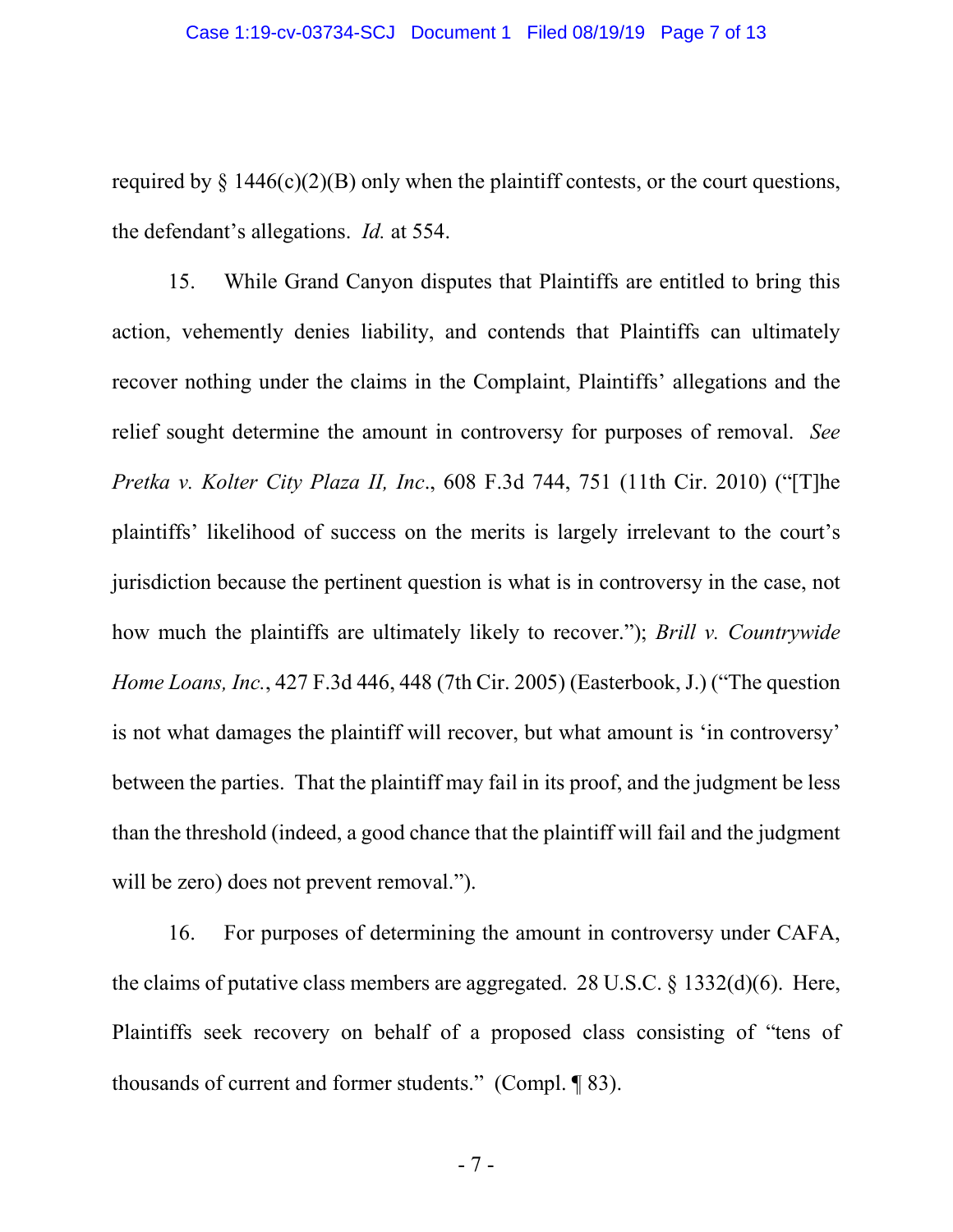17. While Plaintiffs do not specify the exact amount of compensatory and punitive damages they seek to recover on behalf of the proposed class, Plaintiffs allege that Grand Canyon is liable for Plaintiffs' damages, sustained as a result of Defendants actions and seeks monetary, declaratory, and injunctive relief. Plaintiff Austin alleges she spent \$65,000 on her courses "for nothing." (Compl. ¶ 2). Plaintiff Baker alleges she spent \$14,000 on tuition, which was "wasted." (*Id.* ¶ 3). Plaintiffs claim that they are typical members of the class and that "all members of the class have been similarly affected by actions of Defendants." (*Id.* ¶ 89). Plaintiffs' Complaint thus asserts an amount in controversy in excess of \$10,000 and likely much higher than \$10,000—for the "typical" class member. Simple calculation of the amount in controversy for the claims of putative class members may be performed by multiplying each Plaintiffs' alleged amount in controversy by a plausible number of class members. *See*, *e.g.*, *Jovine v. Abbott Labs., Inc.*, No. 9:11-cv-80111, 2011 WL 1337204, at \*4 (S.D. Fla. Apr. 7, 2011) (denying a motion to remand after calculating the amount in controversy using simple multiplication); *Senterfitt v. SunTrust Mortg., Inc.*, 385 F. Supp. 2d 1377, 1383, n.8 (S.D. Ga. 2005) (allowing simple multiplication of a possible award to determine aggregate amount in controversy under CAFA); *see also Hartis v. Chicago Title Ins. Co*., 694 F.3d 935, 945-46 (8th Cir. 2012) (concluding that the amount in controversy exceeded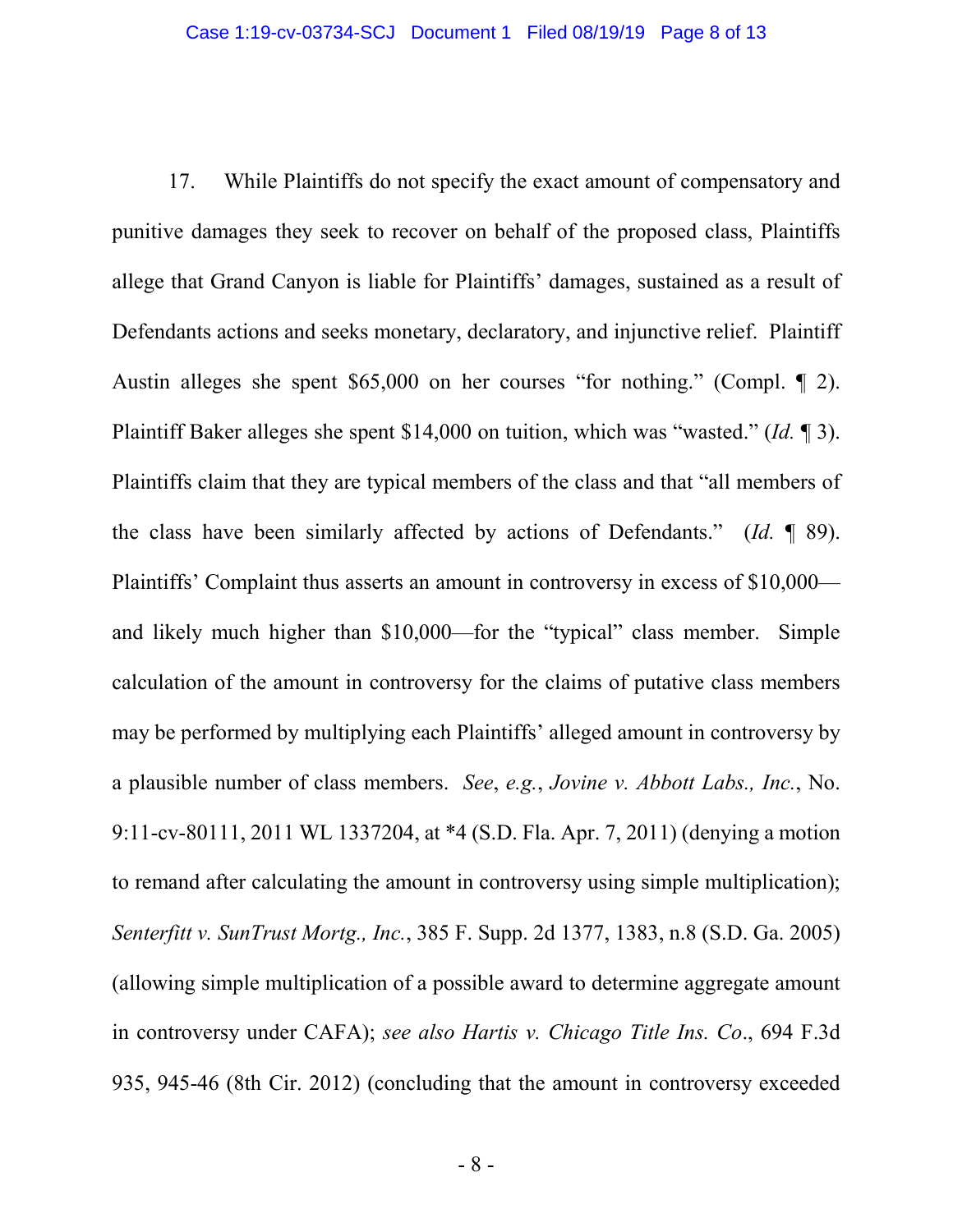CAFA's \$5 million requirement by multiplying the average alleged transaction fee by the number of transactions at issue); *see also S. Fla. Wellness, Inc. v. Allstate Ins. Co*., 745 F.3d 1312, 1317 (11th Cir. 2014) ("Estimating the amount in controversy is not nuclear science; it does not demand decimal-point precision.").

18. Plaintiffs purport to represent a class consisting of "tens of thousands of current and former students." (Compl. ¶ 83). A claim of just \$10,000 multiplied by just 10,000 class members amounts to \$100,000,000 in controversy, which far exceeds the \$5 million CAFA threshold. Although Plaintiffs allege that their proposed class includes "tens of thousands" of members, if the proposed class consisted of just 501 members with typical claims in excess of \$10,000, the amount in controversy would nonetheless exceed the jurisdictional threshold.

19. Plaintiffs also seek punitive damages on behalf of the proposed class. (Compl. ¶ 158 and Prayer for Relief). These additional damages push the amount in controversy even further beyond the \$5 million CAFA threshold.

#### **III. CONCLUSION**

20. In conclusion, Grand Canyon submits that CAFA applies to this action because: (i) Plaintiffs commenced this action after CAFA's effective date; (ii) Plaintiffs allege a class of not less than 100 proposed class members; (iii) at least one member of the proposed class is a citizen of a state different from at least one

- 9 -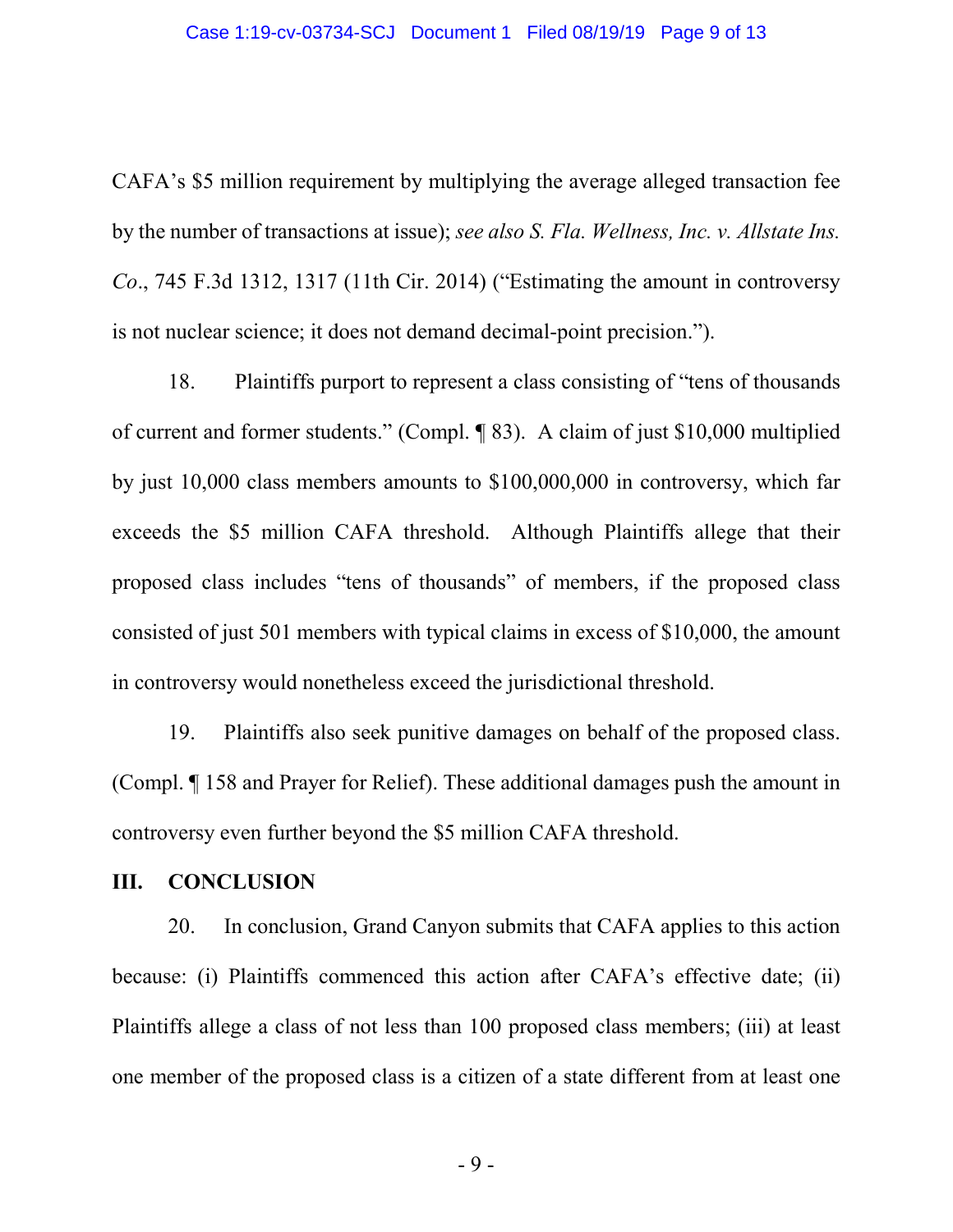defendant's state of incorporation and principal place of business; (iv) the aggregate amount placed in controversy by Plaintiffs' Complaint exceeds \$5 million, exclusive of interest and costs; and (v) the procedural requirements for removal under 28 U.S.C. § 1446 are met. For these reasons, Grand Canyon respectfully requests that this Court assume full jurisdiction over this action as provided by law.

21. Grand Canyon intends no admission of liability by this Notice and expressly reserves all defenses, motions, and pleas, including without limitation objections to the sufficiency of Plaintiffs' pleadings and to the proprietary of class certification.

WHEREFORE, Grand Canyon hereby removes this action to this Court for further proceedings according to law.

Respectfully submitted this 19th day of August, 2019.

/s/ Derin B. Dickerson Derin Dickerson (Ga. Bar #220620) Andrew Liebler (Ga. Bar #529175) Kathryn Klorfein (Ga. Bar #236173)